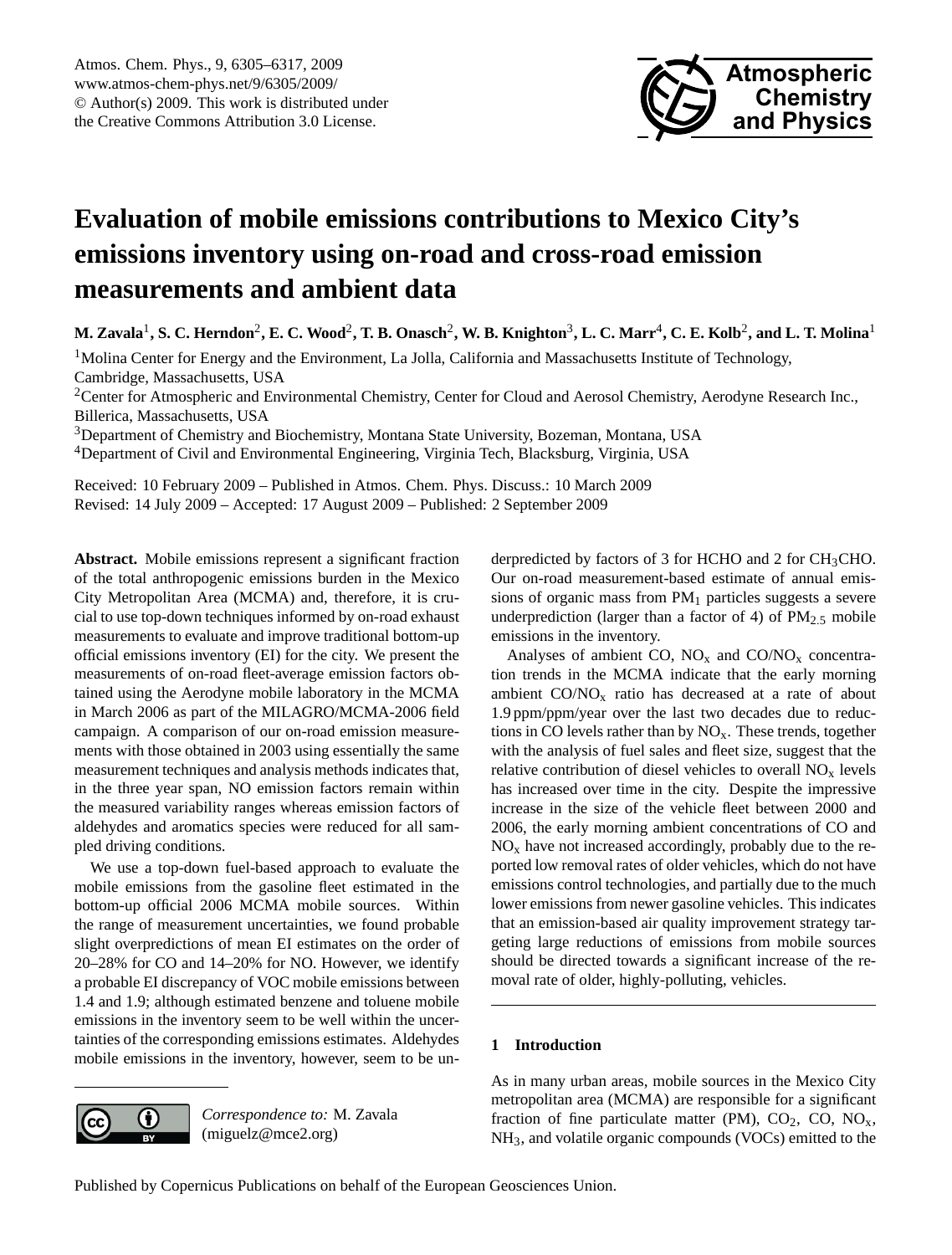atmosphere (Molina et al., 2007). Many of these pollutants are critical precursors of photochemical ozone and secondary organic and inorganic particles, which decisively impact the oxidant levels and aerosol loadings in an urban area. Furthermore, as elsewhere, MCMA mobile emissions have shown to include an array of toxic VOCs and carbonaceous PM compounds (Jiang et al., 2005; Rogers et al., 2006; Zavala et al., 2006; Wöhrnschimmel et al., 2008), directly impacting human health. This suggests that significant human health, ecosystems and climate benefits can be obtained by controlling mobile emission sources, as long as mobile emissionsbased air quality control policies are based on clear understanding and reliable quantification of these emissions.

Mobile source emissions contributions to emissions inventories (EIs) are generally quantified using activity factors, estimated from vehicle census or traffic demand models, and emission factors obtained from vehicle exhaust measurements that are input into individual vehicle or fleet emission models (NARSTO, 2005). However, activity factors (e.g., average kilometers driven per unit time) have an inherent high variability because they have to be specified for various vehicle types under varying vehicle operating conditions. In addition, mobile emission factors constantly evolve in any given urban area due to changes in the characteristics of the vehicle fleet, including vehicle age distribution, engine and drive train technology and emission control devices (Popp et al., 1999). On-road vehicle emission measurements have also revealed a strong dependence on vehicle speed and engine load (Pierson et al., 1996; Kean et al., 2003; Jazcilevich et al., 2007). Other factors, including fuel composition, ambient conditions, driving modes and maintenance practices, also affect the variability of on-road mobile emissions within and across vehicles types (e.g., Cadle et al., 2007).

Within the past two decades several modeling, dynamometer, and on-road measurement techniques have been developed to estimate mobile emissions (e.g., Whitfield et al., 1998; Kirchstetter et al., 1999; Bishop et al., 1989; Cadle et al., 2002; Kolb et al., 2004). These methods have resulted in significantly improved knowledge of the magnitude and variability of key vehicle class emission factors for a range of exhaust species. For example, the general differences between the emission characteristics of diesel and gasoline vehicle fleets have been established for some urban areas. However, given the rapid evolution of vehicle fleets, particularly for urban areas in developing regions, and the variability of local vehicle fleet characteristics, emissions factors are generally not directly transferable from one urban area to another (Zavala et al., 2009a). When non-local emission factors are used and sources of variability are not appropriately recognized and addressed, the resulting emissions inventories may have large uncertainties.

Quantification of EI uncertainties is useful to identify problems and set improvement priorities. Quantitative evaluations of mobile emissions inventories uncertainties involve the use of uncertainty-propagation and sensitivity analyses for both activity and emission factors (e.g., Zhao and Frey, 2004; Frey and Zhao, 2004). However, bottom-up EI estimates can also be evaluated using measurement-based topdown analyses. Two relatively simple techniques that allow top-down evaluation of mobile source EIs are the fuel-based emission estimates and trend analyses of ambient measurements of pollutants that are emitted predominantly by mobile sources.

First introduced by Singer and Harley (1996), fuel-based emissions estimation techniques use fuel sales data and onroad measurements of fleet-average emission factors that are normalized by the mass of fuel burned. The technique has been used extensively in urban areas, including Los Angeles (Singer and Harley, 2000), Nashville, (Harley et al., 2001), Denver (Pokharel et al., 2002) and Houston (McGaughey et al., 2004). The fuel-based technique has also been applied previously in Mexico City to evaluate the 1998 mobile emissions inventory (Schifter et al., 2005), suggesting large EI uncertainties.

Trend analyses of ambient pollutant measurements have proved to be useful for the evaluation of emissions from mobile sources. Fujita et al. (1992) was the first to show that the  $CO/NO<sub>x</sub>$  ratios measured during the morning traffic peak hours provided an accurate indication of the emission ratios of these species for on-road vehicles in California. Parrish et al. (2002) showed that, with proper data filtering and a careful selection of measurement sites, ambient measurements could reflect the temporal trends of  $CO$  and  $NO<sub>x</sub>$  emissions, as well as the  $CO/NO<sub>x</sub>$  ratio from on-road vehicle emissions. Since mobile emissions represent a significant fraction of the total anthropogenic emissions burden in Mexico City, these fuel-based and ambient trend analyses techniques can be valuable tools to evaluate current official MCMA EI mobile emissions estimates.

In this work we present the measurements of on-road fleetaverage emission factors obtained using the Aerodyne mobile laboratory in Mexico City in March 2006. We use the measured fuel-based emission factors to estimate fleet average emissions for the gasoline vehicle fleet. We use our onroad results and a review of past and recent cross-road remote sensing emission studies to evaluate the mobile emissions of CO,  $NO<sub>x</sub>$ ,  $PM<sub>2.5</sub>$ , total volatile organic compound (VOC), and selected specific VOCs estimated in the 2006 official emissions inventory in the city. Finally, we compare ambient CO,  $NO<sub>x</sub>$  and  $CO/NO<sub>x</sub>$  concentration trends with the corresponding mobile emission estimates from the MCMA emissions inventory and discuss the probable impacts of changes in vehicle fleet characteristics on these trends.

## **2 Experimental methods**

The Aerodyne mobile laboratory was deployed in Mexico City during March of 2006 as part of the MCMA-2006/MAX-Mex/MILAGRO field campaigns (Molina et al.,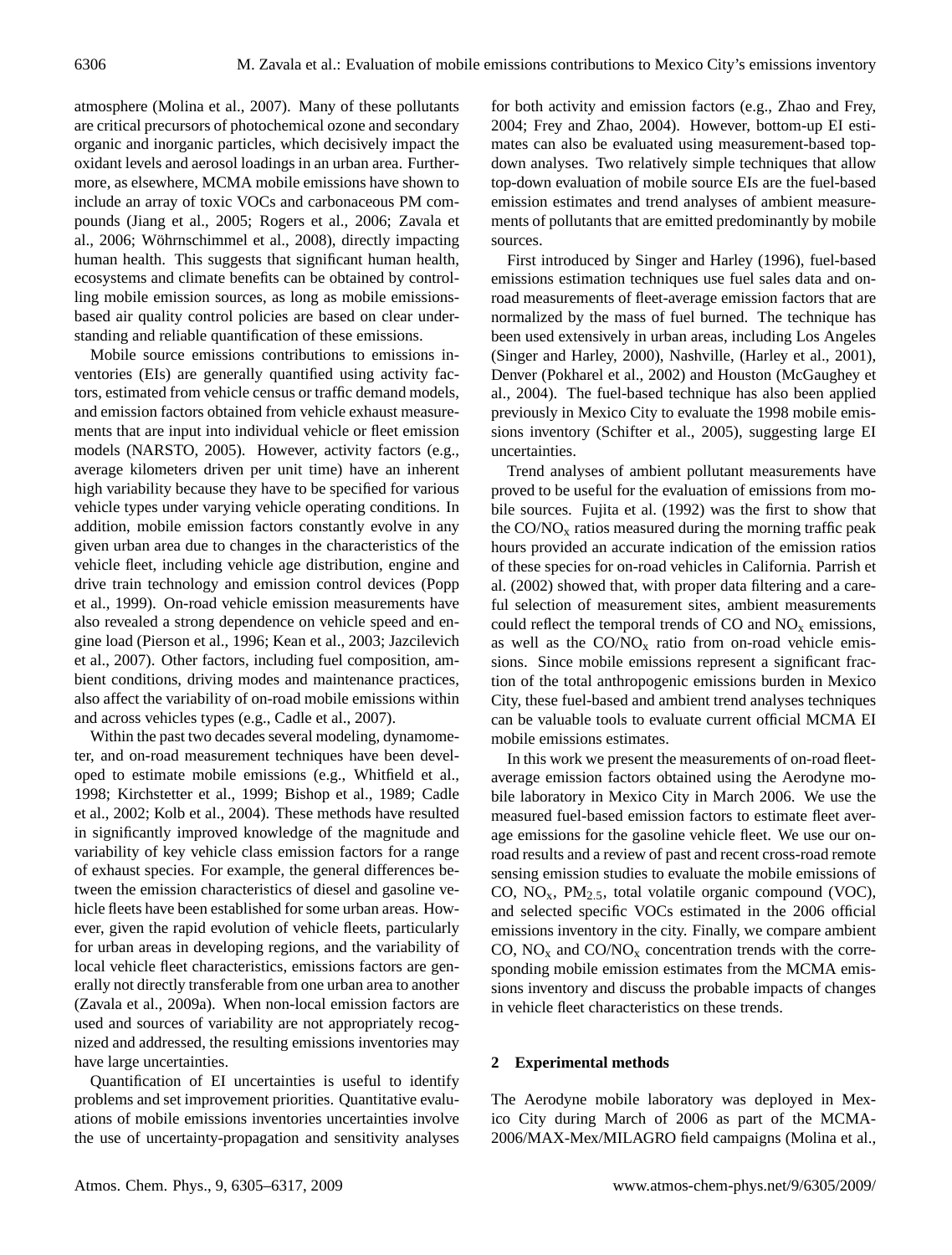2008). The mobile laboratory contained an extensive set of research grade, real-time (1–2 s measurement times) trace gas and fine particulate matter instruments and was deployed to various representative urban and boundary sites across the MCMA. In addition to these stationary site measurements, the fast time response instrumentation was also used during mobile lab transits between sites to obtain on-road vehicle emissions data. Table 1 describes a portion of the instrumentation on-board the mobile laboratory, the on-road pollutants measured, as well as the detection levels of the relevant instruments. The mobile laboratory also fielded a Global Positioning System (GPS), an anemometer, and a video camera that helped determine traffic flow speeds, exhaust plume sampling conditions and nearby vehicle types, respectively. The mobile laboratory's velocity and acceleration were measured and recorded continuously during the experiment along with meteorological parameters, including pressure, temperature, and relative humidity.

This work does not include results obtained using the chase technique (e.g., Herndon et al., 2005; Zavala et al., 2006, 2009a), which focuses on a series of selected individual vehicles within a given vehicular class. The mobile laboratory measurements reported here focused on obtaining fleet average emission factors by processing randomly intercepted vehicle plumes from the surrounding traffic, which can be classified by driving modes set by the predominant traffic speed range, as described in detail in Zavala et al. (2006). Briefly, we define driving modes as "Stop and Go" (SAG) for situations when the mobile laboratory was immersed in very heavy traffic, with a speed range of  $16(\pm 8)$  km/hr for 5 min or more; "Traffic" (TRA) for heavy traffic conditions with a speed range of  $40(\pm 16)$  km/hr, for 5 or more minutes; and "Cruise" (CRU) for moderate traffic conditions moving at speeds of 56 km/hr or higher, for 5 min or more. In the fleet average sampling mode, emission ratios were obtained by analyzing the periods in which the emission signatures from surrounding vehicles were sufficiently mixed by the time they were sampled by the mobile lab. By moving slightly slower than the surrounding traffic, the mobile laboratory was ensured of sampling the exhaust plumes produced by a wide variety of passing vehicles while the readings from the anemometer were used to filter out possible "self sampling" periods. In addition, the images obtained with the video camera allowed observation and classification of nearby vehicles. Supplemental real-time data log notes entered by the researchers on-board the mobile laboratory identified potential off-road point and area pollutant sources as well as onroad traffic conditions, thus allowing us to distinguish possible sources of pollutants other than nearby mobile sources. These tools, together with the analyses of the species signals measured with the multiple, synchronized, instruments on board the mobile laboratory, are used to characterize both possible background pollutant sources and nearby gasoline and/or diesel vehicle emissions. Further details on the data analysis technique and filtering criteria for self-sampling and influences from non-combustion sources are described elsewhere (Zavala et al., 2006).

The spatial distributions of mobile emissions within a city may be complex due to inhomogeneous geographical distributions of the vehicle fleet characteristics (e.g., predominance of newer vehicles in affluent neighbourhoods). In this study these effects are not explicitly treated as the onroad measurements were predominantly obtained on multiple high traffic density roads across the city in order to obtain fleet average emissions. Although in our analysis we distinguished between gasoline and diesel emissions, we present only the results for the gasoline vehicle fleet in this work. After filtering the data, a total of 28 gasoline vehicle fleet average sampling intervals (corresponding to a total sampling size of about 2880 SAG, 3480 CRU, and 5280 TRA 1-s sampling valid points) were identified during the analysis of approximately 6.5 h of on-road data. Note that, due to the nature of these types of experiments, relatively few sampling periods were obtained during the intensive field campaign. However, in the fleet average sampling mode hundreds to thousands of individual exhaust plumes are actually sampled in a given on-road fleet average experiment; so that with proper filtering criteria, the statistics become robust enough to yield fleet average emission characteristics representative of a range of driving conditions (Jiang et al., 2005; Zavala et al., 2009a).

The analysis technique is based on the characterization of possible background pollutant sources as well as the intercepted gasoline and/or diesel vehicle emission plumes using the highly sensitive, real-time instrumentation on-board the mobile laboratory. All identified exhaust plume pollutant species are correlated with the excess (above background) exhaust plume  $(CO+CO<sub>2</sub>)$  concentrations, allowing molar emission ratios to be computed for each measured exhaust pollutant. Fuel-based emission factors can readily be computed from the observed molar emission ratios assuming fuel carbon combustion is well approximated by the measured excess plume of  $CO+CO<sub>2</sub>$  (as confirmed by the relatively low concentrations of measured plume VOC species), a typical value of 54.1 moles of carbon per liter of gasoline and a fuel density of 756 grams/liter. The fuel-based emission factors obtained in the fleet average operational sampling mode are appropriate to use for comparison with mobile emissions measured with other high sampling volume techniques such as cross-road remote sensing.

## **3 Results and discussions**

#### **3.1 Mobile laboratory on-road results**

The measured fuel-based emission factors for gases and particles sampled in fleet average mode for the gasoline vehicle fleet during March of 2006 are summarized by driving mode in Table 2. In this table the emission factors are compared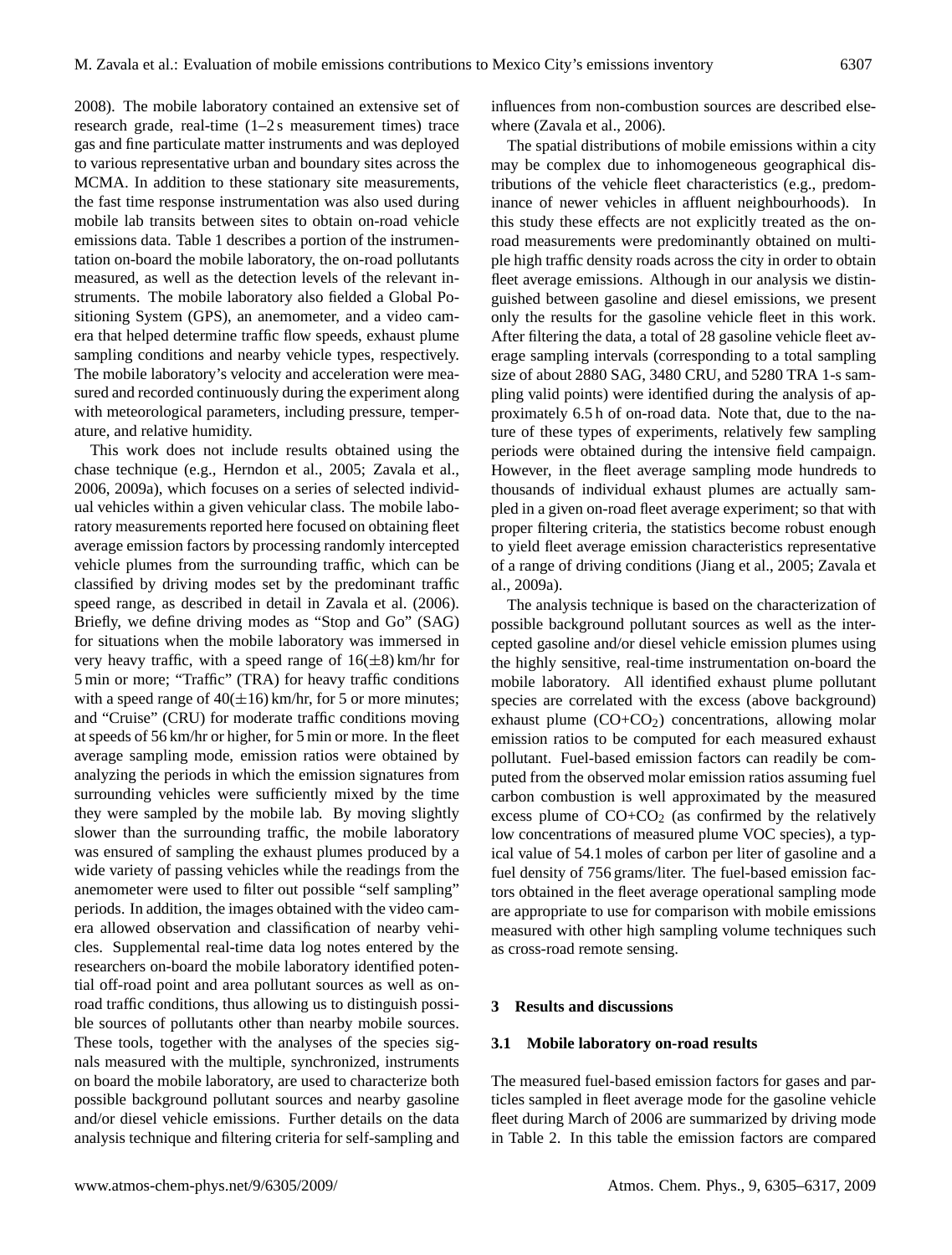| Instrumentation                                                         | <b>Measures</b>                                        | Detection<br>Limit                                                                                                                                                     |  |
|-------------------------------------------------------------------------|--------------------------------------------------------|------------------------------------------------------------------------------------------------------------------------------------------------------------------------|--|
| <b>Proton Transfer Reaction Mass</b><br>Spectrometer (PTR-MS)           | acetaldehyde, benzene,<br>toluene, etc.                | $1-5$ ppb                                                                                                                                                              |  |
| Tunable Infrared Laser Differential<br>Absorption Spectroscopy (TILDAS) | CO<br>NO <sub>2</sub><br>H <sub>2</sub> CO<br>$C_2H_4$ | 1 ppb<br>$700$ ppt<br>$1.2$ ppb<br>$800$ ppt                                                                                                                           |  |
| Aerosol Mass Spectrometer (AMS)                                         | Nitrate<br>Sulfate<br>Ammonium<br>Organics<br>Chloride | $0.01 \,\mu g \,\text{m}^{-3}$<br>$0.01 \,\mu g \,\text{m}^{-3}$<br>$0.12 \,\mu g \,\text{m}^{-3}$<br>$0.17 \,\mu g \,\text{m}^{-3}$<br>$0.02 \,\mu g \,\text{m}^{-3}$ |  |
| Non-Dispersive Infrared instruments<br>(NDIR) unit (LICOR)              | CO <sub>2</sub>                                        | $0.2$ ppm                                                                                                                                                              |  |
| Chemiluminescence                                                       | $NOx$ , $NOy$                                          | $0.4$ ppb                                                                                                                                                              |  |

**Table 1.** Instrumentation on board the Aerodyne mobile laboratory used for on-road emission measurements during the MCMA-2006 field campaign<sup>a</sup>.

<sup>a</sup> The detection limits quoted are for a signal-to-noise value of 2 and a 1-s measurement.

with corresponding emission factors obtained in 2003 during the MCMA-2003 field campaign (Molina et al., 2007). We do not present estimates for the CO emission factors for 2003 because during this campaign the time response of the instrument measuring CO was not fast enough to characterize individual exhaust plumes (Jiang et al., 2005). Therefore, to allow a direct comparison between 2003 and 2006 measurements, the emission factors presented in Table 2 for the 2006 measurements are estimated using only excess  $CO<sub>2</sub>$  as the correlating species in the exhaust plume, as it was done with the 2003 measurement data (Zavala et al., 2006). Based on the 2006 CO measurements, this assumption overestimates the calculated emission factors by about 5–10% because the measured emissions levels of exhaust plume CO and VOCs are small compared to the levels of emitted  $CO<sub>2</sub>$  (i.e., generally >90% of fuel carbon is emitted as  $CO<sub>2</sub>$ ). However, except for the comparison with 2003 measured fleet-average emission factors, we use emission factors obtained using the sum of above background exhaust plume of  $CO + CO<sub>2</sub>$  to normalize pollutant emissions for fuel consumption rates for the fuel-based evaluation of the MCMA mobile EI and cross technique data comparisons in subsequent sections in this paper.

From Table 2 it is difficult to infer any statistically significant changes between the MCMA on-road NO emissions measured in 2003 and 2006 because the observed changes are clearly within the observed variability ranges. As shown later, this is consistent with the observed variability changes in early-morning ambient concentrations of NO in this period. Figure 1 shows a comparison of on-road emission ratios



**Fig. 1.** Comparison of on-road fuel based emission factors (EFs, g/kg) of various VOC pollutants measured in 2003 and 2006 with the ARI mobile laboratory in Mexico City for SAG (green), TRA (blue) and CRU (red) driving conditions. Error bars are shown for TRA driving conditions and represent one standard deviation of the measured values.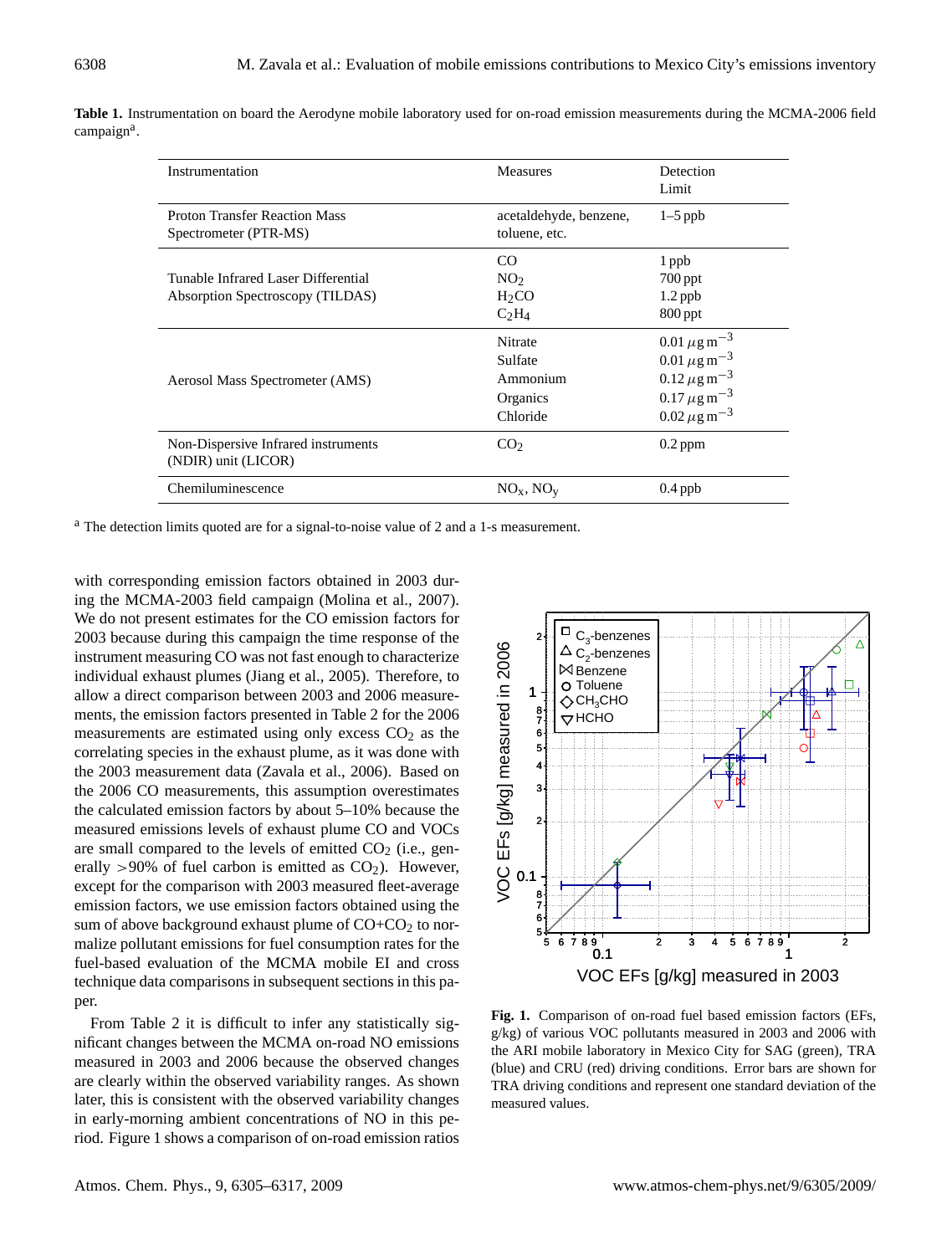|                                   | SAG<br>(SD) |        | <b>TRA</b><br>(SD) |        | <b>CRU</b><br>(SD) |        |
|-----------------------------------|-------------|--------|--------------------|--------|--------------------|--------|
|                                   | 2003        | 2006   | 2003               | 2006   | 2003               | 2006   |
| $_{\rm CO}$                       | N/A         | 380    | N/A                | 142    | N/A                | 89     |
|                                   |             | (210)  |                    | (80)   |                    | (30)   |
| NO                                | 6.1         | 6.5    | 9.6                | 8.4    | 9.1                | 12.4   |
|                                   | (2)         | (4)    | (4)                | (2)    | (3)                | (6)    |
| <b>HCHO</b>                       | 0.48        | 0.40   | 0.48               | 0.36   | 0.42               | 0.25   |
|                                   | (0.1)       | (0.1)  | (0.1)              | (0.1)  | (0.1)              | (0.1)  |
| CH <sub>3</sub> CHO               | 0.12        | 0.12   | 0.12               | 0.09   | 0.12               | 0.09   |
|                                   | (0.06)      | (0.06) | (0.06)             | (0.03) | (0.03)             | (0.06) |
| Benzene                           | 0.76        | 0.76   | 0.55               | 0.44   | 0.55               | 0.33   |
|                                   | (0.2)       | (0.3)  | (0.2)              | (0.2)  | (0.2)              | (0.1)  |
| Toluene                           | 1.8         | 1.7    | 1.2                | 1.0    | 1.2                | 0.50   |
|                                   | (0.5)       | (0.9)  | (0.4)              | (0.4)  | (0.5)              | (0.2)  |
| $C_2$ -benzenes                   | 2.4         | 1.8    | 1.7                | 1.0    | 1.4                | 0.75   |
|                                   | (0.8)       | (0.8)  | (0.7)              | (0.4)  | (0.7)              | (0.3)  |
| $C_3$ -benzenes                   | 2.1         | 1.1    | 1.3                | 0.90   | 1.3                | 0.60   |
|                                   | (0.7)       | (0.5)  | (0.4)              | (0.5)  | (0.7)              | (0.2)  |
| $C_2H_4$                          | N/A         | 2.1    | N/A                | 2.0    | N/A                | 1.2    |
|                                   |             | (0.5)  |                    | (1)    |                    | (0.3)  |
| CH <sub>3</sub> COCH <sub>3</sub> | N/A         | 0.09   | N/A                | 0.06   | N/A                | 0.04   |
|                                   |             | (0.03) |                    | (0.02) |                    | (0.02) |
| $PM_1$ organics                   | N/A         | 0.34   | N/A                | 0.20   | N/A                | N/A    |
|                                   |             | (0.2)  |                    | (0.1)  |                    |        |

**Table 2.** Comparison of measured gasoline fleet-average fuel-based mobile emission factors in 2003 and 2006 in Mexico City for various driving modes<sup>a</sup>.

 $a$  All units are in g pollutant/kg fuel except for PM<sub>1</sub> organics  $[\mu g/m^3$ /ppm-CO<sub>2</sub>]. Emission ratios presented in this table are estimated using excess exhaust  $CO<sub>2</sub>$  as the correlating species. We consider here  $C_2$ -benzenes as the sum of xylene isomers, ethylbenzene, and benzaldehyde and  $C_3$ -benzenes as the sum of  $C_9H_{12}$  isomers and C<sub>8</sub>H<sub>8</sub>O isomers. SAG: Stop and Go; TRA: Traffic; CRU: Cruise conditions (see text for details). N/A: Not available, SD: 1 standard deviation.

of VOCs sampled in 2003 and 2006 in Mexico City for various driving conditions using the mobile laboratory; the error bars are the 1-sigma standard deviations of the measurements. Although most of the measured VOC emission factors are within the observed variability ranges, all the VOC species showed lower average fuel-based emission ratios for the two highest speed traffic modes in 2006 compared to 2003. Since the measurements were made using the same instrumentation and measurement mode and were analyzed using the same techniques, the observed systematic emissions decreases strongly suggest a reduction of the on-road gasoline vehicle fleet emission factors of these toxic aromatic and aldehyde species between 2003 and 2006. On average, the temperature and relative humidity during the month-long measurements campaigns in March 2006 and April 2003 did not differ significantly (de Foy et al., 2008) to account for the observed differences. Inspection of individual VOCs emission factors in Fig. 1 also shows a clear dependence of the magnitude of the emission factor on driving conditions. The emission factor reductions seem to be more pronounced for CRU driving conditions between the two campaigns. A similar dependency of VOC emission factors on driving conditions was observed in 2005 on-road measurements in Mexicali (Zavala et al., 2009a).

## **3.2 Comparison of on-road and cross-road (remote sensing) results**

To put our results in context, it is important to compare our on-road measurements with mobile emission factors obtained using different techniques and in different cities. Figure 2 shows a comparison of the gasoline fleet average fuelbased emission factors presented in this work (using the excess plume of  $CO+CO<sub>2</sub>$ ) with those measured by remote sensing in 2000 and 2006 in Mexico City (Schifter et al., 2003, 2008) and in 1999, 2005 and 2006 in several US cities (Bishop and Stedman, 2008). The CO and  $NO<sub>x</sub>$  fuel-based emission factors measured with the Aerodyne mobile laboratory agree remarkably well with those measured in the same year with the remote sensing technique by Schifter et al. (2008) in Mexico City. The emission factors presented by Bishop and Stedman are means estimated using all valid measurements without filtering by fuel type, driving mode, vehicle type, or model year. Still, the 2006 MCMA NO emission factors are similar to the most recent measurements in Denver and Phoenix, whereas all US CO and VOC mobile emissions measurements are significantly lower than the MCMA values. Although gasoline emissions in Mexico City could, in principle, tend to be higher than in US cities because of its location at higher altitude (∼2200 m a.s.l.), vehicles are generally provided with a mechanism for compensating the effect of altitude on air density. As such, the observed differences are too large to be attributed to the altitude effects and are more likely due to differences in fleet age and to the fraction of vehicles with emission control technologies.

Bishop and Stedman (2008) report that the observed CO reductions in US cities occur in vehicles of all ages and that emissions deterioration rates are near zero for model years newer than 2001 and older than 1990. Between 1999 and 2005, the average annual reductions in NO, CO, and VOC fuel-based emission factors in the US cities were about 8±2%/yr, 9±1%/yr, and 7±3%/yr, respectively. According to Schifter et al. (2009), between 2000 and 2006 the corresponding fuel-based emissions in the MCMA showed much lower NO and CO average reductions of about 3.8 and 2.0%/yr and an increase in VOC fuel-based emissions of about 4.6%/yr. However, the authors indicated that VOC emissions do not show a statistically significant increase in that period when adjusted by Vehicle Specific Power (VSP). This demonstrates that the emission characteristics from the vehicle fleet are significantly different between Mexico City and US cities. The observed differences in fuel-based emissions between Mexico City and US cities are likely related to the older vehicle fleet in Mexico City with higher percentage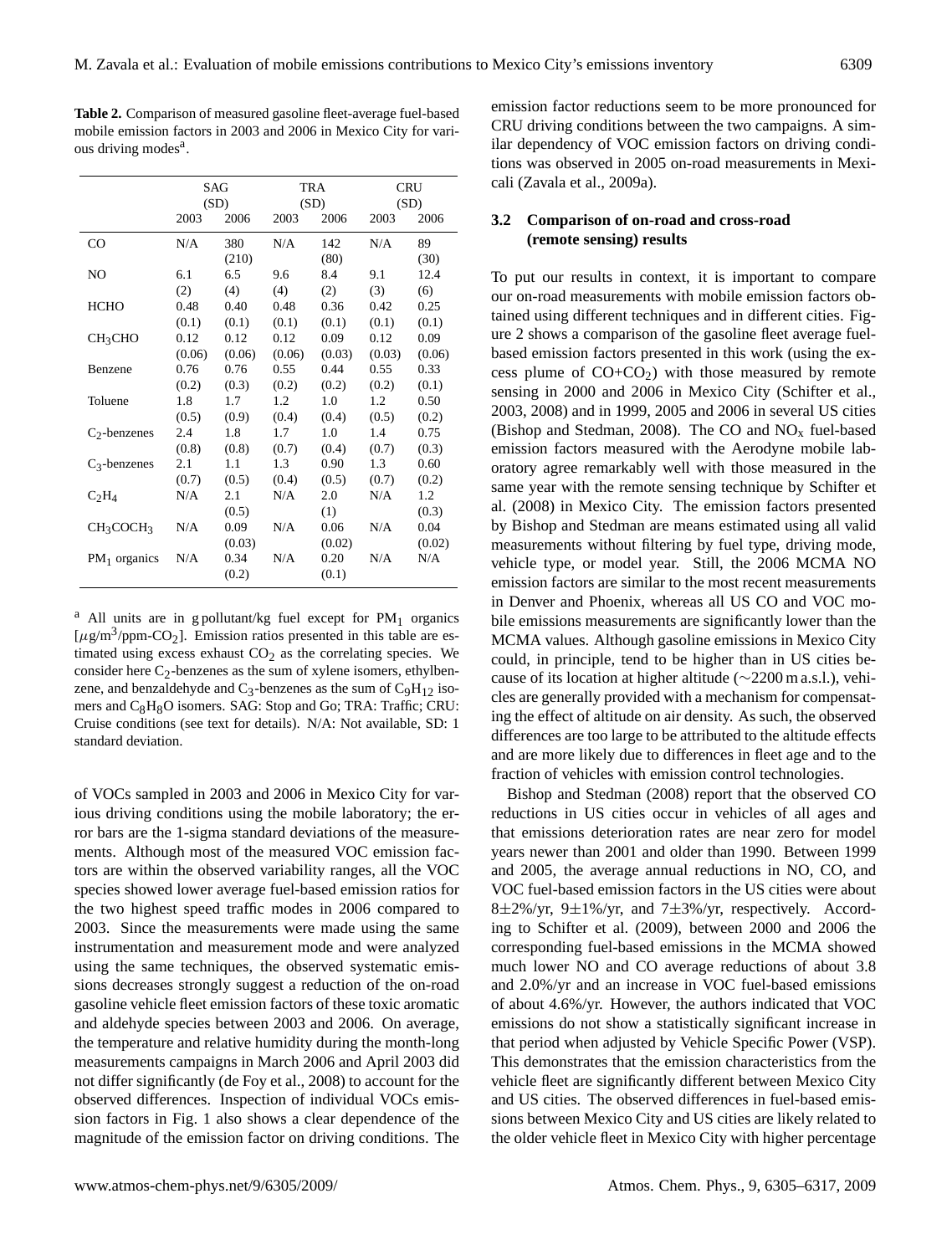

**Fig. 2.** Comparison of fuel-based emission factors in this work with those measured with remote sensing in 2000 (open symbol) and 2006 (filled symbol) in Mexico City (Schifter et al., 2003, 2008) and in several US cities (Bishop and Stedman, 2008) for CO, NO and hydrocarbons (as propane equivalents). For measurements in US cities, open symbols represent 1999 data whereas filled symbols represent 2005 data (for Denver and Los Angeles) and 2006 data (for Phoenix and Chicago). For US measurements, error bars represent standard errors of the mean plotted for Chicago as representative for all other cities. Error bars for measurements in Mexico City represent one standard deviation.

of vehicles without emission control technology, and to differences in the renewal rates of the US and MCMA vehicle fleets. Vehicle age differences between Mexico City and US cities would have the strongest impact on CO emissions. In addition, as we will show, the removal rate between 2000 and 2006 for 1990 and older vehicles from the MCMA fleet is very low.

## **3.3 Comparison with MCMA EI estimates**

## **3.3.1 VOCs emissions**

Top-down evaluation of estimated mobile emission inventories is an important application of measured on-road mobile emission factors. Following Singer and Harley (2000), we have used measured fleet average fuel-based emission factors to estimate annual emissions for the gasoline vehicle fleet. Annual MCMA fuel consumption data was obtained directly from the official emissions inventory (SMA, 2008a). Figure 3 compares the total annual emissions from light-duty gasoline vehicles estimated from 2006 fuel sales records and the fuel-based emission factors from on-road and remote sensing measurements against the corresponding mobile emissions estimates in the official emissions inventory. The comparison indicates an overestimation of about 20– 28% for CO and 14–20% for NO in the inventory compared to our measurement-based estimates. These EI overestimations are, however, well within the range of uncertainties in the on-road and cross-road measurements. We address this issue again in the assessment of ambient trends of  $CO$ ,  $NO<sub>x</sub>$ and the  $CO/NO<sub>x</sub>$  ratio (Sect. 3.4).

The on-road emission factors obtained with the ARI mobile laboratory did not include measurements of total exhaust VOCs, just the individual VOC species reported in Table 2 and Fig. 1. However, one way to obtain an estimate of possible ranges of total VOC emissions from mobile sources is to investigate the ranges over which the measured cross-road remote sensing VOC/CO mass ratio varies and use this range to scale the measurement-based estimates of CO on-road emissions. Rather than a point estimate, this approach is only feasible for range estimates of the possible total mobile VOC emissions. Using the reported fuel-based emission factors from Bishop and Stedman (2008), the VOC/CO mass ratio of mobile emissions in US cities increased from 0.09±0.01 in 1999 to  $0.11\pm0.03$  in the 2005–2006 measurements, whereas in Mexico City this ratio increased from  $0.11\pm0.03$  in 2000 to 0.17±0.04 in 2006 (Schifter et al., 2008).

Even using the wider range of 0.13–0.21 for the VOC/CO mass ratio measured by remote sensing in 2006 from Schifter et al. (2008), both the total VOC emissions estimated this way and the emissions directly derived from the remote sensing study indicate an overall underprediction of VOC emissions from mobile sources of a factor between 1.4 and 1.9. The emissions estimated from on-road and remote sensing measurements do not include evaporative or cold start emissions. Nevertheless, cold start emissions would not contribute significantly to the fuel-based inventory since not much fuel is consumed in this mode and because the fleet includes a significant number of vehicles without or with malfunctioning catalysts (Singer et al., 1999). Overall, the observed differences between the CO, NO, and VOC emissions derived by the measured fuel-based emission factors and those estimated in the inventory agree with the scaling factors needed to apply to emission input fields in modeling ozone episodes in Mexico City (Lei et al., 2007). Nevertheless, we note that the comparison of our fuel-based emissions estimate with the VOC mobile EI inventory should be considered as a first approximation because an uncertainty of 40–70% might not be outside the error bars. Furthermore, the cross-road remote sensing VOC measurements only report approximate total non-methane organics. Therefore, the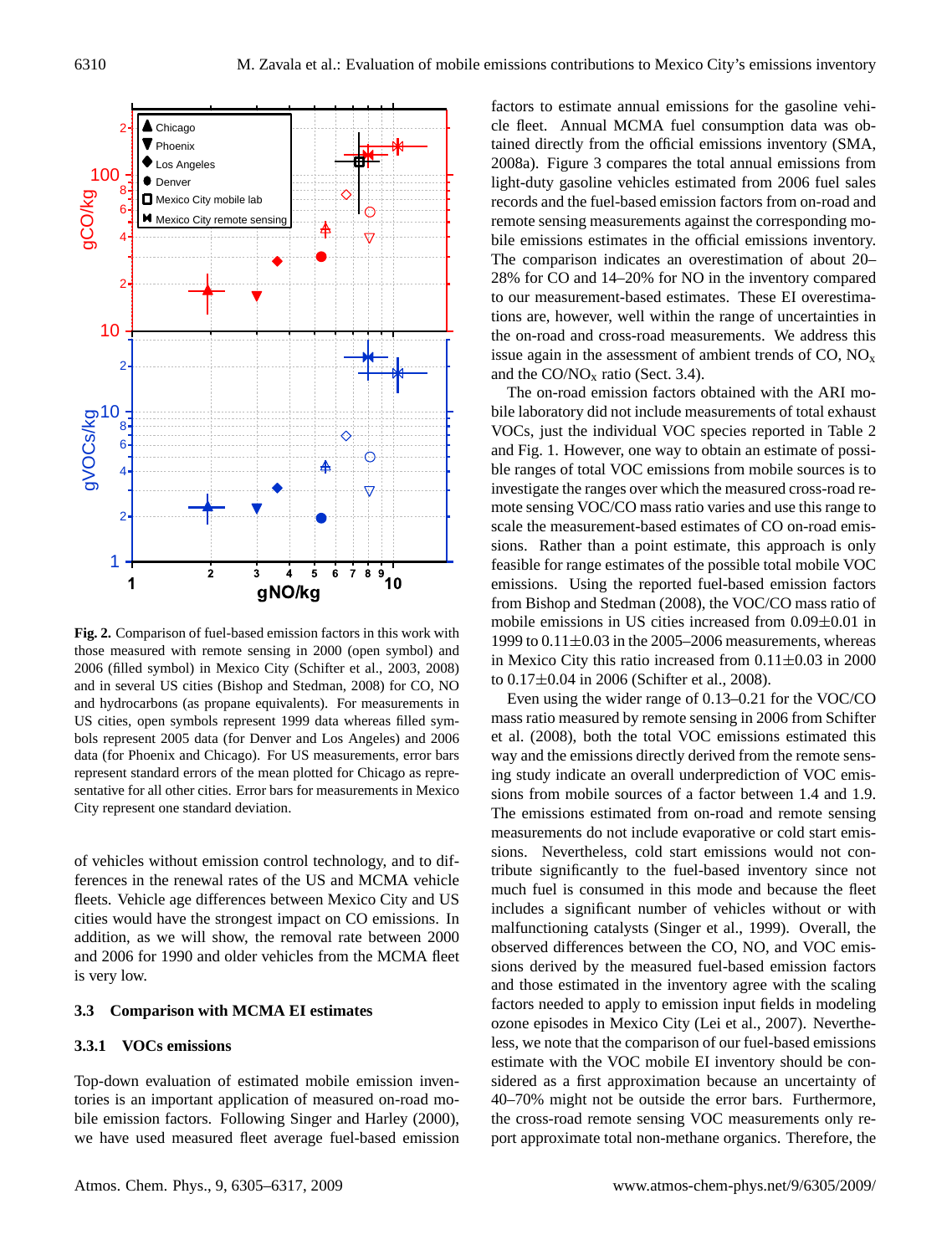

**Fig. 3.** Comparison of LDGV on-road mobile emissions estimated from this work, from remote sensing (Schifter et al., 2008) and the 2006 – criteria and toxic – emissions inventories (SMA, 2008a, b). The uncertainty bars displayed are standard errors of the means. For clarity, emissions of CO, NO, and VOCs are divided by factors of 100, 10 and 10, respectively.  $\rm{^a}$  NO<sub>x</sub> emissions in the inventory were assumed 90% NO and 10%  $NO<sub>2</sub>$  in mass. <sup>b</sup> Total VOCs emissions from the inventory include evaporative emissions. The corresponding on-road VOC's are inferred rather than measured (see text for details). <sup>c</sup> Estimated organic mass of particles in the non-refractive  $PM<sub>1</sub>$  range.

use of the measured remote sensing VOC/CO ratio to calculate VOC emissions provide only an approximate result.

We compared the estimated annual emissions from the individual VOC species with the annual mobile emission estimates for these species from the 2006 toxic emissions inventory for Mexico City (SMA, 2008b). In this comparison benzene and toluene seem to be well within uncertainties of the emissions calculated using our on-road measurements. Although a small underprediction of  $C_2$ -benzenes is probable, only ethylbenzene and xylene emissions data were available from the emissions inventory so it is possible that other xylenes isomers, not accounted in the inventory, are responsible for the observed difference. Inventory aldehyde emissions, however, seem to be underpredicted by factors of 3 for HCHO and 2 for  $CH<sub>3</sub>CHO$ . This underprediction agrees with previous measurement and modeling studies suggesting higher-than-usual aldehydes emissions in Mexico City (Kolb et al., 2004; Zavala et al., 2006; Garcia et al., 2006; Lei et al., 2009). The high levels of aldehydes emissions in Mexico City provide a major source of early morning radicals to "jump-start" each day's photochemistry.

Although the relatively large discrepancy of 1.4–1.9 for total VOCs in the MCMA mobile emissions inventory is not observed in the same proportion in the individual VOC species we measured (it only mass averages to about 1.2), overall the sum of the individual VOC emissions shown in Fig. 3 account only for ∼12% of the total EI VOC emissions. This would indicate that the bulk of the discrepancy would be in the ∼90% of the mass from VOC groups – predominantly alkenes and alkanes – that were not measured in our on-road studies.

## **3.3.2 PM emissions**

To estimate the total annual emissions of organic mass in PM<sub>1</sub> exhaust particles using the on-road measurements, we first transformed the emission factors of  $PM<sub>1</sub>$  organic mass reported in Table 2 from  $\mu$ g/m<sup>3</sup> (of PM<sub>1org</sub>)/ppm-CO<sub>2</sub> to  $\mu$ g(of PM<sub>1org</sub>)/ $\mu$ g (of CO) using the molar CO/CO<sub>2</sub> on-road measurements and then scale them to the corresponding annual emissions of CO shown in Fig. 3. Our estimates indicate a probable severe underprediction of PM2.<sup>5</sup> emissions from gasoline-powered vehicles in the inventory. The comparison includes only the estimated  $PM<sub>2.5</sub>$  emissions from gasolinepowered vehicle's exhaust in the inventory. Moreover, the discrepancy (a factor >4) shown in Fig. 3 between the measured organic mass of  $PM_1$  and  $PM_{2.5}$  estimates would be a lower limit estimate because ambient  $PM<sub>1</sub>$  accounts for 79–83% in mass of the  $PM_{2.5}$  on average for the month of March at two inner city locations: CENICA and T0 (Querol et al., 2008). This is supported by Stone et al. (2007), who used a chemical mass balance model to estimate that mobile sources, including both diesel and gasoline vehicles, consistently accounted for ∼47% of the MCMA PM2.<sup>5</sup> organic carbon.

Since observations of organic aerosols (OA) in Mexico City (e.g., Salcedo et al., 2006) and several parts of the world (Zhang et al., 2007) indicate that OA represent a large fraction of the submicron aerosol mass, it is important to quantify the varying contributions of emission sources in urban areas to the chemically-evolving OA. A comparison of the aircraft OA/CO measurements with the corresponding ratios at surface monitoring sites can be used to evaluate the evolution of organic aerosols (e.g., Kleinman et al., 2008). Using data from 12 research flights during MI-LAGRO obtained with a High-Resolution Time of Flight Aerosol Mass Spectrometer onboard the NSF/NCAR C-130 aircraft, DeCarlo et al. (2008) reported OA/CO values ranging from  $60-87\mu g/m^3$ /ppm (STP) through distances varying from 25 to 575 km from the city. Using 8 research flights with the G-1 aircraft during MILAGRO, Kleinman et al. (2008) also found similar OA/CO values from the near outflow from Mexico City and a large increase in the ratio when comparing fresh and aged air masses, indicating significant secondary organic aerosol (SOA) production during chemical aging. In contrast, our analysis of early morning (6–9 AM) OA/CO ratios at urban sites (CENICA and T0) during low biomass burning days were consistently between 2.1 and  $8.2 \,\mu g \,\text{m}^{-3} \,\text{pm}^{-1} \,\text{STP}$  during both 2003 and 2006 field campaigns, suggesting a predominant signature of mobile sources on the observed early morning OA/CO ratios.

During MILAGRO-2006 the Aerodyne mobile laboratory spent 11 days at Pico de Tres Padres (PTP), an isolated mountain-top site (∼1 km a.g.l.) about 5 km north of the T0 supersite. Because of its location (within the urban area but with very weak local emissions sources), the air masses observed at PTP in the morning were affected only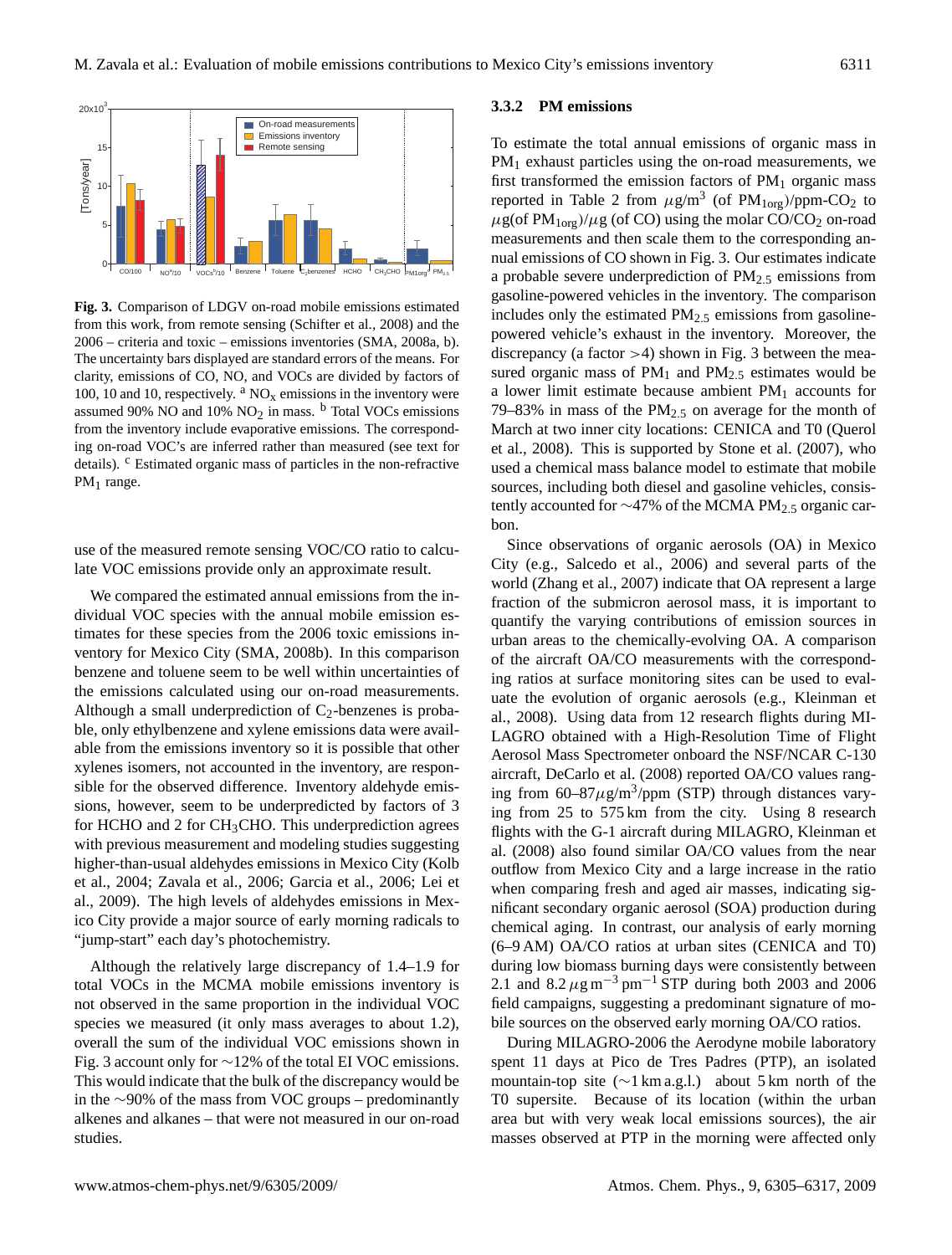by mixed emissions from the MCMA geographic area, and can be considered to be representative of the city (Wood et al., 2009; Herndon et al., 2008). In this unique monitoring site, the diurnal OA/CO ratios obtained were in the range  $14.9 \pm 7 \mu$ g/m<sup>3</sup>/ppm (STP). Because this analysis does not differentiate between emission sources (e.g., gasoline vs. diesel), these ratios represent the combined effect from relatively young freshly-emitted air masses.

Our measurements yield on-road emissions  $PM_{1org}/CO$  ratios of  $4.4 \pm 3 \,\mu g/m^3$ /ppm (STP), which are well within the range of the observed early morning ratios at the surface sites T0 and CENICA. Our observed low OA/CO ratios within the city are in sharp contrast with the high values obtained by the aircraft measurements at near-and long-range distances from the urban area. In our on-road measurements of  $PM_{1org}$ , most of the mass are dominated by the fresh primary organic aerosol (POA) rather than by the oxygenated SOA fraction. The observed diurnal OA/CO ratios at PTP are somewhat closer to the freshly-emitted values at the surface sites but already with some indication of OA production.

#### **3.4 Ambient CO and NO**<sup>x</sup> **concentration analyses**

The Mexico City ambient air quality monitoring network, RAMA (for Red Automatica de Monitoreo Atmosferico), has continuously measured ambient criteria pollutant concentrations since 1986 (data available at [http://www.sma.](http://www.sma.df.gob.mx/simat/) [df.gob.mx/simat/\)](http://www.sma.df.gob.mx/simat/). The network consists of 34 stations located in the metropolitan area. CO is measured by gas filter correlation/non-dispersive infrared detectors and  $NO<sub>x</sub>$  by chemiluminescence monitors.

Under the generally low boundary layer conditions that occur during early morning in the MCMA, ambient surface concentrations of  $CO$  and  $NO<sub>x</sub>$  and many VOCs are driven by traffic emissions. Using data from the RAMA monitoring network, we compared the long-term trends of early morning (6–9 AM) CO,  $NO_x$  and CO/NO<sub>x</sub> average levels with the corresponding trends estimated from the gasoline vehicle fleet emissions in the official emissions inventory (Fig. 4). The  $CO/NO<sub>x</sub>$  trends are estimated using the daily slope of a linear regression of  $CO$  and  $NO<sub>x</sub>$  early morning concentrations, rather than from instantaneous values of the  $CO/NO<sub>x</sub>$ ratios. There are several reasons for using the slope of the daily correlation between  $CO$  and  $NO<sub>x</sub>$  early morning levels in the trend analysis: 1) this is the period of maximum on-road vehicle activity during the day and of maximum ambient concentrations of pollutants from these sources; 2) the high seasonal variability of the mixing height on ambient pollutant levels (observed in Fig. 4) does not affect their ratio; 3) the loss of emitted  $NO<sub>x</sub>$  due to photochemical conversion and depositional processes are minimal due to relatively low photochemical activity; 4) off-road vehicle activity is likely small during this period, minimizing its influence in ambient levels; and 5) the transport of regional levels of these pol-



**Fig. 4.** Comparison of early morning ambient average CO, NO<sub>x</sub> and  $CO/NO<sub>x</sub>$  trends with official emissions estimates from the gasoline vehicle fleet in Mexico City (SMA, 2008a). Dark-blue and lightblue colored lines in the  $CO/NO<sub>x</sub>$  levels represent the average and the 1-sigma standard deviation of daily measurements from all monitoring stations, respectively.

lutants into the urban area would affect the intercept of the regression line, but not the slope.

Light-blue colored lines in the  $CO/NO<sub>x</sub>$  levels in Fig. 4 represent the 1-sigma standard deviation of daily measurements from all continuous MCMA monitoring stations. The observed daily variability range of the  $CO/NO<sub>x</sub>$  ratio represents the spatial variation of this quantity across the monitoring stations within the city. The early morning MCMA  $CO/NO<sub>x</sub>$  ratio has decreased significantly over the last two decades at a rate of about 1.9 ppm/ppm/year. Overall, the decrease seems to have been driven by decreases in CO levels rather than by changes in  $NO<sub>x</sub>$  concentration. However, over the shorter time scale between 1999 and 2001, the relatively abrupt changes in the average  $CO/NO<sub>x</sub>$  ratio seems to have been driven by changes in the early morning  $NO<sub>x</sub>$ ambient levels rather than by changes in CO levels. It is worth noted that for the first time Mexico set limits for lightduty gasoline vehicle exhaust limits in January 2000 implementing  $NO<sub>x</sub>$  emissions limits for 1990 and older models of 2500 ppm, 1500 ppm for 1991–1992 models, and 1200 ppm for 1993 and later models. Moreover, 1993–1995 vehicles were obliged to replace their used three-way catalyst to meet the new exhausts limits. These mandated  $NO<sub>x</sub>$  emissions limits may have triggered the observed 1999–2001  $NO<sub>x</sub>$  reductions.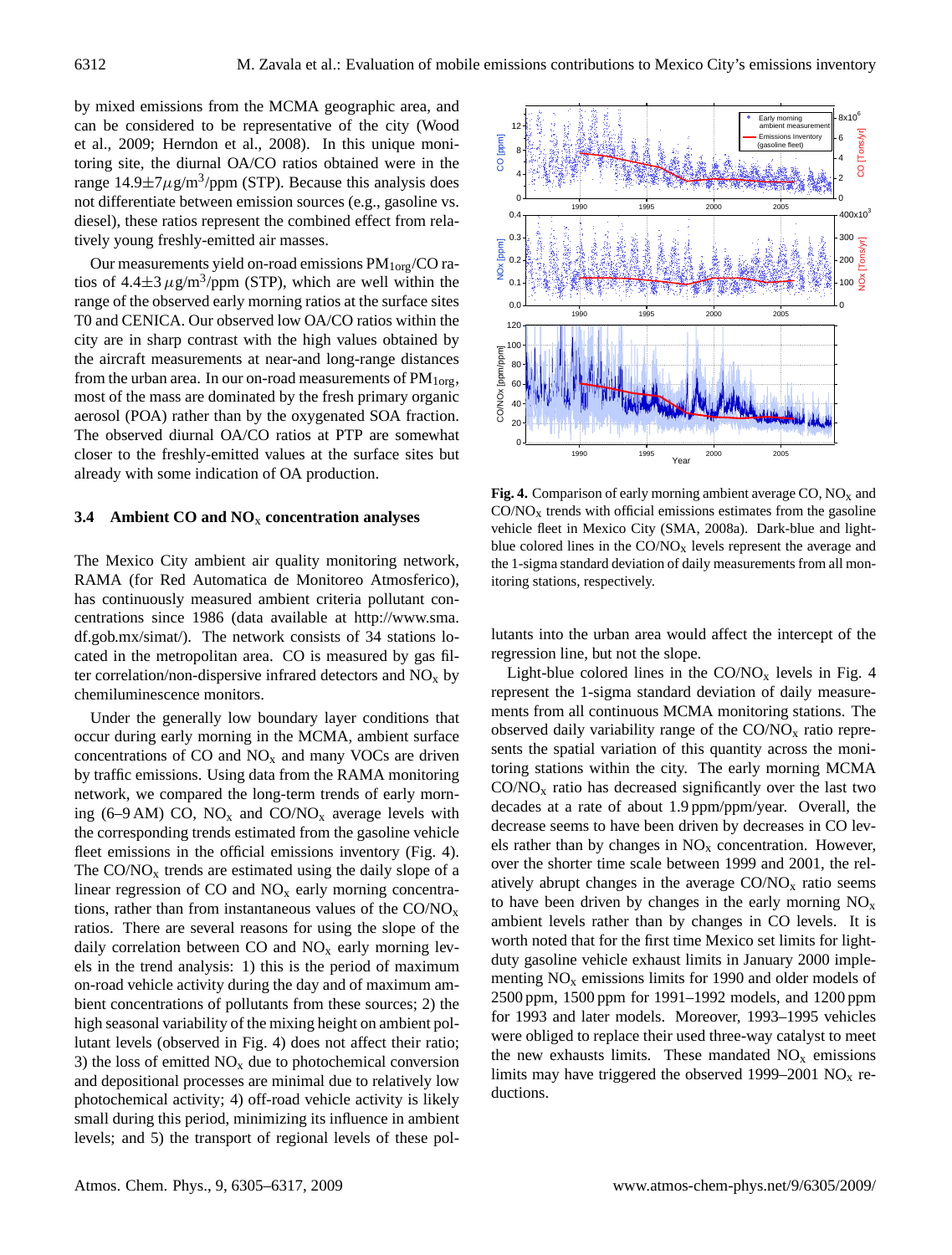Countering the introduction of new and strengthening of existing emission standards, changes in the vehicle fleet composition are probably responsible for the apparent increase of  $NO<sub>x</sub>$  levels between 2000 and 2006. A comparison of fuel sales data between 2000 and 2006 from the latest emissions inventory (SMA, 2008a) shows that gasoline fuel sales increased about 1.8% annually on average whereas diesel fuel sales increased about 4% annually over that period. Since diesel vehicles emit much higher  $NO<sub>x</sub>$  than gasoline vehicles (e.g., Harley et al., 2005; Zavala et al., 2006), their relative contribution to overall  $NO<sub>x</sub>$  levels likely increased over time. This has also been directly observed in California from long-term analysis of  $NO<sub>x</sub>$  emissions measured in tunnel studies (Ban-Weiss et al., 2008). Other reasons that could contribute to the increase of  $NO<sub>x</sub>$  are the proliferation of air conditioning availability in private cars in Mexico City and faster deterioration in the NO removal efficiency by catalytic converters compared to VOCs and CO.

We also compared the morning  $CO/NO<sub>v</sub>$  ratios at PTP (where sampled air masses were already well-mixed urban emissions) with ambient  $CO/NO<sub>x</sub>$  ratios measured during the morning traffic peak and the measured on-road ratios. Typical molar  $CO/NO<sub>v</sub>$  ratios observed in the morning at PTP were 20. Since morning  $NO_x/NO_y$  ratios are typically very close to 1 at urban MCMA ground sites and there is relatively little deposition of  $NO<sub>v</sub>$  in the first few hours of emissions (Wood et al., 2009; Kleinman et al., 2008), the CO/NO<sup>y</sup> ratio observed at PTP can be compared on an equal basis with the  $CO/NO<sub>x</sub>$  ratios from the RAMA monitoring sites shown in Fig. 4. Thus, there is good agreement in the  $CO/NO<sub>x</sub>$  ratio between three sets of data: the RAMA monitoring data, the PTP ambient data, and on-road data.

It is interesting to note that the small apparent MCMA mobile EI overestimations in both CO and NO emissions in Fig. 3 do not contradict the results from our trend analysis of the ambient  $CO/NO<sub>x</sub>$  ratio against the corresponding ratio from the inventory. The ratio in the inventory seems to be within the observed ambient value uncertainties, although a probable slight overestimation occurs concurrently in both CO and  $NO<sub>x</sub>$  emission estimates. While we cannot evaluate the magnitude of the official CO and  $NO<sub>x</sub>$  emissions estimates from Fig. 4, we can evaluate their trends. Overall, changes in the CO, and to some extent  $NO<sub>x</sub>$ , emissions estimates seem to have been well captured in the emissions inventory for the gasoline vehicle fleet. Official estimates are reported every two years, so it is harder to capture the higher (as compared to CO) year-to-year variability observed in the  $NO<sub>x</sub>$  ambient levels. However, we can evaluate the magnitude of the  $CO/NO<sub>x</sub>$  ratio in the emissions inventory. The agreement with the observed ratio seems remarkably good both in trend and magnitude, suggesting that the ratio of CO and  $NO<sub>x</sub>$  emissions in the official emissions inventory is well estimated.

#### **3.5 Impact of older, high emission vehicles**

It is crucial to assess the rate at which the older vehicles are removed from the fleet in Mexico City because 1990 model and earlier vehicles do not have emission control systems, 1991–1992 vehicles have two-way catalytic converters, and only 1993 and newer vehicles have three-way catalytic converters. Figure 5 indicates that the total size of the vehicle fleet had an impressive increase of 75% (10.7%/year) between 2000 and 2006. Figure 5 also shows that the percentage of vehicles older than 1998 has been significantly and systematically reduced between 2000 and 2006. However, analysis of the vehicle fleet age shown in Fig. 5 indicates that this reduction has been caused mostly by an increase in the number of newer 1999–2006 vehicles, rather than by a large decrease in the number of older vehicles. Thus, the relative large decrease of the percentage of vehicles without emissions controls systems is not very pertinent for explaining the changes of emissions from mobile sources in that period. The rate of removal of older vehicles from the vehicle fleet is much more relevant. Figure 6 shows the percentage change of the number of 1990 and older vehicles (that is, vehicles without emissions control technologies) between 2000 and 2006. For example, 1982 and older vehicles decreased by about 14% (2%/year) and the total number of vehicles 1990 and older decreased by only ∼9% (1.3%/year) between 2000 and 2006. Figure 6 shows that the highest removal rates within this group of high-polluting vehicles are concentrated mostly at the very end  $(>22$  years old) of the age distribution.

Long-term analysis of ambient pollutants (Stephens et al., 2008; Zavala et al., 2009b) and Fig. 1 in this work indicate that despite the impressive 75% increase of the vehicle fleet over the 2000–2006 period, the ambient concentrations of CO and  $NO<sub>x</sub>$  have not increased proportionally. The relatively insensitive responses of  $CO$  and  $NO<sub>x</sub>$  levels to the large increases in the vehicle fleet can be related to the relatively low emissions from new vehicles introduced and the observed low removal rates of high-polluting vehicles. Remote sensing studies have shown that 1990 and older MCMA vehicles have 4–7 times higher CO and VOC and 3–5 times higher NO fuel-based emission factors compared to 2000 model vehicles (Schifter et al., 2005). Such differences in emission factor ratios for 1990 and older vehicles and post-2000 models are expected to have increased even more between 2000 and 2006 due to improvements in newer vehicle technology. This indicates that an emission-based air quality improvement strategy targeting a significant reduction in the emissions from mobile sources should be designed to increase the removal rate of 1990 and older vehicles.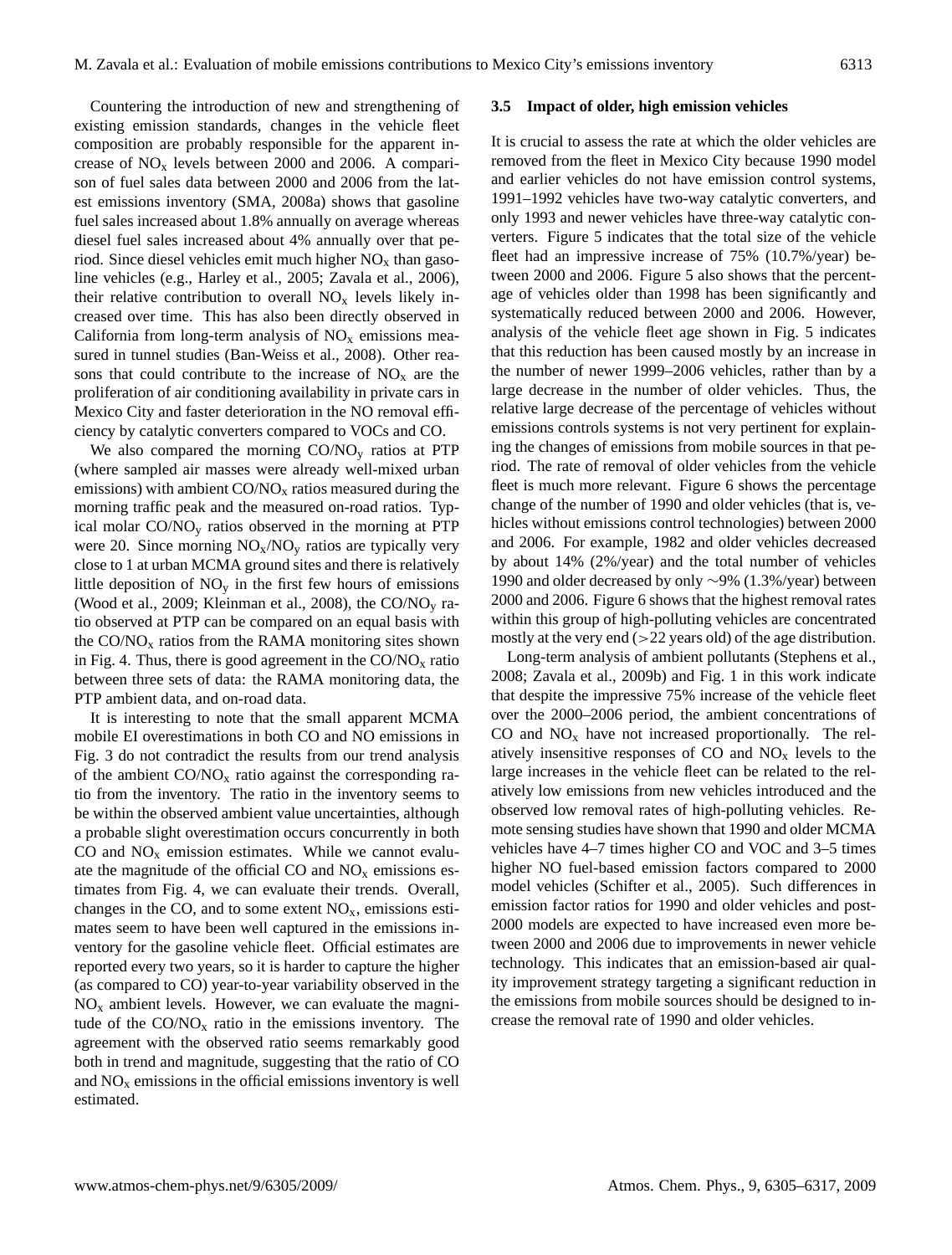

**Fig. 5.** Upper panel: evolution of the model-year distributions of the gasoline vehicle fleets (in %) from 2000 to 2006. Lower panel: evolution of the size of the gasoline vehicle fleet by model-year in the same period. Data adapted from SMA (2008a).

## **4 Conclusions**

We have presented measured on-road, fleet-average exhaust emission factors obtained with the Aerodyne mobile laboratory in Mexico City in 2006. We compared the 2006 MCMA on-road emission measurements with those obtained in 2003 using essentially the same measurement techniques and analysis methods. The observed changes for  $NO<sub>x</sub>$  emission factors between 2003 and 2006 were within the measured variability ranges. On-road emission factors of aldehydes and aromatics species were reduced between 2003 and 2006, with reductions in these VOC species observed under most driving conditions.

On-road MCMA CO and  $NO<sub>x</sub>$  fuel-based fleet emissions factors measured with the mobile laboratory in 2006 agree remarkably well with those measured in the same year by cross-road remote sensing study. Comparison of the observed trends of fuel-based emission factors in Mexico City with those obtained by remote sensing in several cities in the US indicates much smaller annual average reductions of emissions factors in Mexico City. An analysis of the changes of the MCMA vehicle fleet age shows that the smaller an-



**Fig. 6.** Percentage change in the number of vehicles models-year 1990 to <=1982 (that is, vehicles without emission control devices) between 2006 and 2000 in Mexico City. Data adapted from SMA (2008a).

nual average reductions of the fuel-based emissions factors in Mexico City is probably a consequence of the lower removal rates of older vehicles, particularly those without emissions control technology.

We have evaluated the gasoline vehicle fleet emissions estimated in the bottom-up MCMA criteria and toxic emissions inventories using our on-road measurements and available data from cross-road remote sensing studies. We found slight overpredictions of mean estimates on the order of 20–28% for CO and 14–20% for NO emissions, although these are within the range of measurement uncertainties. Using the observed range of the VOC/CO mass ratios, a rough approximation of the on-road VOC emissions suggests an overall range between 1.4 and 1.9 smaller estimated mobile VOC emissions in the inventory. The larger range results partially from the large uncertainties in the estimation of the VOC/CO ratio from remote sensing measurements. In contrast, estimated benzene and toluene mobile emissions in the inventory seem to be well within uncertainties of the corresponding emissions estimates based on the on-road emissions measurements. Aldehydes mobile emissions, however, seem to be underpredicted by factors of 3 for HCHO and 2 for CH3CHO. Similarly, our estimates of annual emissions of organic mass from  $PM<sub>1</sub>$  particles from the on-road measurements suggest a severe underprediction (larger than a factor of 4) of  $PM_{2.5}$  EI emissions from gasoline vehicles.

Our analyses indicate that the early morning ambient  $CO/NO<sub>x</sub>$  ratio has decreased significantly over the last two decades at a rate of about 1.9 ppm/ppm/year and that the decrease has been driven by reductions in CO levels rather than by  $NO<sub>x</sub>$  concentration changes. Our analysis also suggests that the relative contribution of diesel vehicles to overall  $NO<sub>x</sub>$ levels has increased over time in Mexico City. The long-term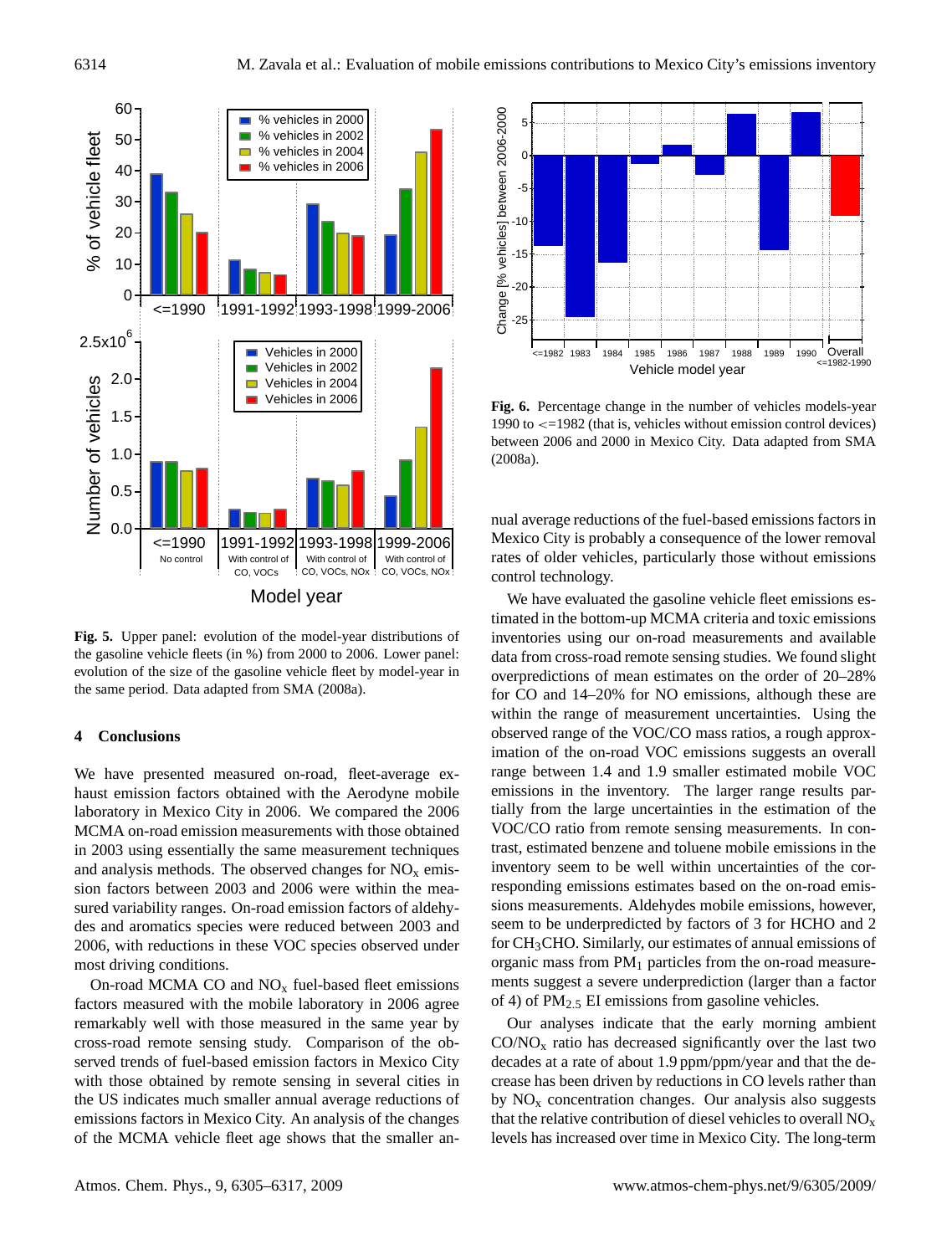analysis of ambient pollutants indicates that despite the impressive increase in the size of the vehicle fleet between 2000 and 2006, the early morning ambient concentrations of CO and  $NO<sub>x</sub>$  have not increased accordingly. We suggest that this has been partially due to the observed removal rates of older vehicles that do not have emissions control technologies and partially due to the much lower emissions from newer gasoline vehicles. This indicates that an emissionbased air quality improvement strategy targeting large reductions of emissions from mobile sources should be directed towards a significant increase of the removal rate of older, high-polluting, vehicles.

*Acknowledgements.* We are indebted to the large number of people involved in the MILAGRO field campaign as well as those involved in long-term monitoring in the Mexico City metropolitan area which made this study possible. We thank Francisco Hernández and Victor Hugo Páramo for their comments during the writing of the manuscript. This work was supported by the US Department of Energy's Atmospheric Sciences Program (DE-FG02-05ER63980 and DE-FG02-05ER63982), the US National Science Foundation's Atmospheric Chemistry Program (ATM-0528170 and ATM-528227) and Mexico's Comisión Ambiental Metropolitana.

Edited by: S. Madronich

#### **References**

- Ban-Weiss, G., McLaughlin, J., Harley, R., Lunden, M., Kirchstetter, T., Kean, A., Strawa, A., Stevenson, E., and Kendall, G.: Long-term changes in emissions of nitrogen oxides and particulate matter from on-road gasoline and diesel vehicles, Atmos. Environ., 42, 220–232, 2008.
- Bishop, G. A., Starkey, J. R., Ihlenfeldt, A., Williams, W. J., and Stedman, D. H.: IR long-path photometry: a remote sensing tool for automotive emissions, Anal. Chem., 61(10), 671–677, 1989.
- Bishop, G. and Stedman, D.: A decade of on-road emissions measurements, Environ. Sci. Technol., 42(5), 1651–1656, 2008.
- Cadle, S. H., Gorse, R. A., Bailey, B. K., and Lawson, D. R.: Realworld vehicle emissions: a summary of the Eleventh Coordinating Research Council On-Road Vehicle Emissions Workshop, J. Air Waste Manage., 52(2), 220–236, 2002.
- Cadle, S. H., Ayala, A., Black, K. N., Fulper, C. R., Graze, R. R., Minassian, F., Natarajan, M., Tennant, C. J., and Lawson, D. R.: Real-world vehicle emissions: a summary of the Sixteenth Coordinating Research Council On-Road Vehicle Emissions Workshop, J. Air Waste Manage., 57(2), 139–145, 2007.
- DeCarlo, P. F., Dunlea, E. J., Kimmel, J. R., Aiken, A. C., Sueper, D., Crounse, J., Wennberg, P. O., Emmons, L., Shinozuka, Y., Clarke, A., Zhou, J., Tomlinson, J., Collins, D. R., Knapp, D., Weinheimer, A. J., Montzka, D. D., Campos, T., and Jimenez, J. L.: Fast airborne aerosol size and chemistry measurements above Mexico City and Central Mexico during the MILAGRO campaign, Atmos. Chem. Phys., 8, 4027–4048, 2008, [http://www.atmos-chem-phys.net/8/4027/2008/.](http://www.atmos-chem-phys.net/8/4027/2008/)
- de Foy, B., Fast, J. D., Paech, S. J., Phillips, D., Walters, J. T., Coulter, R. L., Martin, T. J., Pekour, M. S., Shaw, W. J., Kastendeuch, P. P., Marley, N. A., Retama, A., and Molina, L. T.: Basin-

scale wind transport during the MILAGRO field campaign and comparison to climatology using cluster analysis, Atmos. Chem. Phys., 8, 1209–1224, 2008,

[http://www.atmos-chem-phys.net/8/1209/2008/.](http://www.atmos-chem-phys.net/8/1209/2008/)

- Frey, H. and Zhao, Y.: Quantification of variability and uncertainty for air toxic emission inventories with censored emission factor data, Environ. Sci. Technol., 38(22), 6094–6100, 2004.
- Fujita, E., Croes, B., Bennett, C., and Lawson, D.: Comparison of emission inventory and ambient concentration ratios of CO, NMOG, and  $NO<sub>x</sub>$  in California's South Coast Air Basin, J. Air Waste Manage., 42, 264–276, 1992.
- Garcia, A. R., Volkamer, R., Molina, L. T., Molina, M. J., Samuelson, J., Mellqvist, J., Galle, B., Herndon, S. C., and Kolb, C. E.: Separation of emitted and photochemical formaldehyde in Mexico City using a statistical analysis and a new pair of gas-phase tracers, Atmos. Chem. Phys., 6, 4545–4557, 2006, [http://www.atmos-chem-phys.net/6/4545/2006/.](http://www.atmos-chem-phys.net/6/4545/2006/)
- Harley, R., McKeen, S., Pearson, J., Rodgers, M., and Lonneman, W.: Analysis of motor vehicle emissions during the Nashville/Middle Tennessee Ozone Study, J. Geophys. Res., 106, 3559–3567, 2001.
- Harley, R., Marr, L., Lehner, J., and Giddings, S.: Changes in motor vehicle emissions on diurnal to decadal time scales and effects on atmospheric composition, Environ. Sci. Technol., 39, 5356– 5362, 2005.
- Herndon, S. C., Jayne, J. T., Zahniser, M. S., Worsnop, D. R., Knighton, B., Alwine, E., Lamb, B. K., Zavala, M., Nelson, D. D., McManus, J. B., Shorter, J. H., Canagaratna, M. R., Onasch, T. B., and Kolb, C. E.: Characterization of urban pollutant emission fluxes and ambient concentration distributions using a mobile laboratory with rapid response instrumentation, Faraday Discuss., 130, 327–339, 2005.
- Jazcilevich, A., García-Fragoso, A., García, A., Grutter, M., Diego-Ayala, U., Lents, J., and Davis, N.: A vehicle emissions system using a car simulator and a geographical information system: Part 1, J. Air Waste Manage., 57(10), 1234-1240, 2007.
- Jiang, M., Marr, L. C., Dunlea, E. J., Herndon, S. C., Jayne, J. T., Kolb, C. E., Knighton, W. B., Rogers, T. M., Zavala, M., Molina, L. T., and Molina, M. J.: Vehicle fleet emissions of black carbon, polycyclic aromatic hydrocarbons, and other pollutants measured by a mobile laboratory in Mexico City, Atmos. Chem. Phys., 5, 3377–3387, 2005,

[http://www.atmos-chem-phys.net/5/3377/2005/.](http://www.atmos-chem-phys.net/5/3377/2005/)

- Kean, A. J., Harley R. A., and Kendall, G. R.: Effects of vehicle speed and engine load on motor vehicle emissions, Environ. Sci. Technol., 37, 3739–3746, 2003.
- Kirchstetter, T. W., Singer, B. C., Harley, R. A., Kendall, G. R., and Traverse, M.: Impact of California reformulated gasoline on motor vehicle emissions. 1. Mass emissions rates, Environ. Sci. Technol., 33, 318–328, 1999.
- Kleinman, L. I., Springston, S. R., Daum, P. H., Lee, Y.-N., Nunnermacker, L. J., Senum, G. I., Wang, J., Weinstein-Lloyd, J., Alexander, M. L., Hubbe, J., Ortega, J., Canagaratna, M. R., and Jayne, J.: The time evolution of aerosol composition over the Mexico City plateau, Atmos. Chem. Phys., 8, 1559–1575, 2008, [http://www.atmos-chem-phys.net/8/1559/2008/.](http://www.atmos-chem-phys.net/8/1559/2008/)
- Kolb, C. E., Herndon, S. C., McManus, J. B., Shorter, J. H., Zahniser, M. S., Nelson, D. D., Jayne, J. T., Canagaratna, M. R., and Worsnop, D. R.: Mobile laboratory with rapid response instru-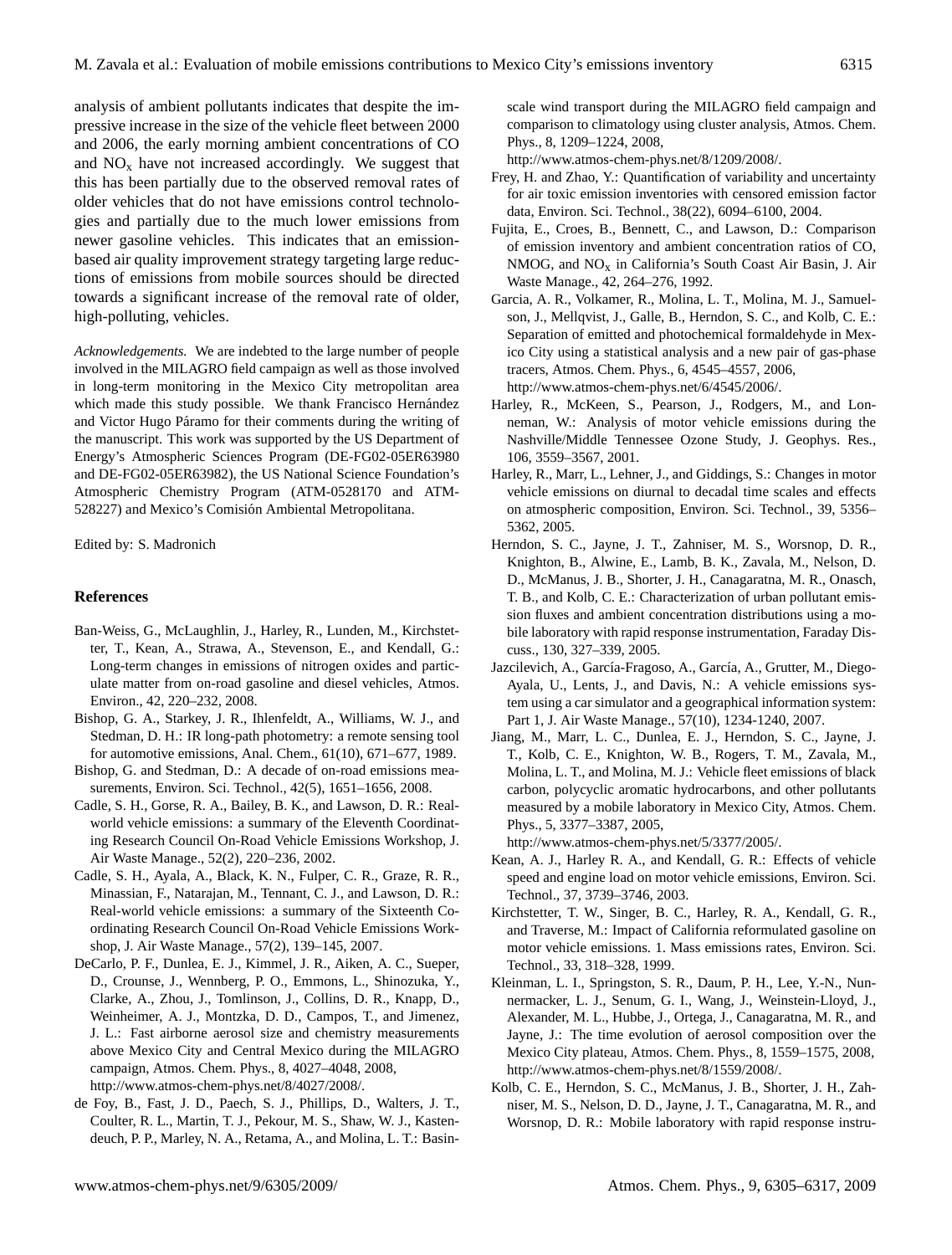ments for real-time measurements of urban and regional trace gas and particulate distributions and emission source characteristics, Environ. Sci. Technol., 38, 5694–5703, 2004.

Lei, W., de Foy, B., Zavala, M., Volkamer, R., and Molina, L. T.: Characterizing ozone production in the Mexico City Metropolitan Area: a case study using a chemical transport model, Atmos. Chem. Phys., 7, 1347–1366, 2007,

[http://www.atmos-chem-phys.net/7/1347/2007/.](http://www.atmos-chem-phys.net/7/1347/2007/)

Lei, W., Zavala, M., de Foy, B., Volkamer, R., Molina, M. J., and Molina, L. T.: Impact of primary formaldehyde on air pollution in the Mexico City Metropolitan Area, Atmos. Chem. Phys., 9, 2607–2618, 2009,

[http://www.atmos-chem-phys.net/9/2607/2009/.](http://www.atmos-chem-phys.net/9/2607/2009/)

- McGaughey, G., Desai, N., Allen, D., Seila, R., Lonneman, W., Fraser, M., Harley, R., Pollack, A., Ivy, J., and Price, J.: Analysis of motor vehicle emissions in a Houston tunnel during the Texas Air Quality Study 2000, Atmos. Environ., 38, 3363–3372, 2004.
- Molina, L. T., Kolb, C. E., de Foy, B., Lamb, B. K., Brune, W. H., Jimenez, J. L., Ramos-Villegas, R., Sarmiento, J., Paramo-Figueroa, V. H., Cardenas, B., Gutierrez-Avedoy, V., and Molina, M. J.: Air quality in North America's most populous city overview of the MCMA-2003 campaign, Atmos. Chem. Phys., 7, 2447–2473, 2007,

[http://www.atmos-chem-phys.net/7/2447/2007/.](http://www.atmos-chem-phys.net/7/2447/2007/)

- Molina, L. T., Madronich, S., Gaffney, J. S., and Singh, H. B.: Overview of MILAGRO/INTEX-B Campaign, IGAC Newsletter, Issue No. 38, 2–15, April 2008.
- NARSTO, (North American Research Strategy for Tropospheric Ozone): Improving emissions inventories for effective air quality management across North America, a NARSTO assessment, NARSTO-05-001, 2005.
- Parrish, D. D., Trainer, M., Hereid, D., Williams, E., Olszyna, K., Harley, R., Meagher, J., and Fehsenfeld, F.: Decadal change in carbon monoxide to nitrogen oxide ratio in US vehicular emissions, J. Geophys. Res., 107(D12), 4140, doi:10.1029/2001JD000720, 2002.
- Pierson, W., Gertler, A., Robinson, N., Sagebiel, J., Zielinska, B., Bishop, G., Stedman, D., Zweidinger, R., and Ray W.: Realworld automotive emissions-Summary of studies in the Fort McHenry and Tuscarora mountain tunnels, Atmos. Environ., 30, 2233–2256, 1996.
- Pokharel S., Bishop G., and Stedman D.: An on-road motor vehicle emissions inventory for Denver: an efficient alternative to modeling, Atmos. Environ., 36, 5177–5184, 2002.
- Popp, P. J., Bishop, G. A., and Stedman, D. H.: Development of a high-speed ultraviolet spectrometer for remote sensing of mobile source nitric oxide emissions, J. Air Waste Manage., 49, 1463– 1468, 1999.
- Rogers, T. M., Grimsrud, E. P., Herndon, S. C., Jayne, J. T., Kolb, C. E., Allwine, E., Westberg, H., Lamb, B. K., Zavala, M., Molina, L. T., Molina, M. J., and Knighton, W. B.: On-road measurements of volatile organic compounds in the Mexico City Metropolitan Area using Proton Transfer Reaction Mass Spectrometry, Int. J. Mass Spectrom., 252, 26–37, 2006.
- Querol, X., Pey, J., Minguillón, M. C., Pérez, N., Alastuey, A., Viana, M., Moreno, T., Bernabé, R. M., Blanco, S., Cárdenas, B., Vega, E., Sosa, G., Escalona, S., Ruiz, H., and Artíñano, B.: PM speciation and sources in Mexico during the MILAGRO-2006 Campaign, Atmos. Chem. Phys., 8, 111–128, 2008,

[http://www.atmos-chem-phys.net/8/111/2008/.](http://www.atmos-chem-phys.net/8/111/2008/)

Salcedo, D., Onasch, T. B., Dzepina, K., Canagaratna, M. R., Zhang, Q., Huffman, J. A., DeCarlo, P. F., Jayne, J. T., Mortimer, P., Worsnop, D. R., Kolb, C. E., Johnson, K. S., Zuberi, B., Marr, L. C., Volkamer, R., Molina, L. T., Molina, M. J., Cardenas, B., Bernabé, R. M., Márquez, C., Gaffney, J. S., Marley, N. A., Laskin, A., Shutthanandan, V., Xie, Y., Brune, W., Lesher, R., Shirley, T., and Jimenez, J. L.: Characterization of ambient aerosols in Mexico City during the MCMA-2003 campaign with Aerosol Mass Spectrometry: results from the CENICA Supersite, Atmos. Chem. Phys., 6, 925–946, 2006, [http://www.atmos-chem-phys.net/6/925/2006/.](http://www.atmos-chem-phys.net/6/925/2006/)

Schifter, I., Diaz, L., Duran, J., Guzman, E., Chavez, O., and Lopez-Salinas, E.: Remote sensing study of emissions from motor vehicles in the metropolitan area of Mexico City, Environ. Sci. Technol., 37, 395–401, 2003.

- Schifter, I., Díaz, L., Múgica, V., and López-Salinas, E.: Fuel-based motor vehicle emission inventory for the metropolitan area of Mexico City, Atmos. Environ., 39(5), 931–940, 2005.
- Schifter, I., Díaz, L., Rodríguez, R., Durán, J., and Chávez, O.: Trends in exhaust emissions from in-use Mexico City vehicles, 2000–2006. A remote sensing study, Environ. Monit. Assess., 137, 459–470, doi:10.1007/s10661-007-9781-4, 2008.
- Singer, B. C. and Harley, R. A.: A fuel-based motor vehicle emission inventory, J. Air Waste Manage., 46, 581–593, 1996.
- Singer, B. C., Kirchstetter, T. W., Harley, R. A., Kendall, G. R., and Hesson, J. M.: A Fuel-Based Approach to Estimating Motor Vehicle Cold Start Emissions, J. Air Waste Manage., 49, 125– 135, 1999.
- Singer, B. C. and Harley, R. A.: A fuel-based inventory of motor vehicle exhaust emissions in the Los Angeles Area during Summer 1997, Atmos. Environ., 34, 1783–1795, 2000.
- SMA (Secretaria del Medio Ambiente del Distrito Federal): Inventario de emisiones criterio para el año de 2006 de la Zona Metropolitana del Valle de México, Secretaría del Medio Ambiente, Gobierno de México, México, available at: [http://www.](http://www.sma.df.gob.mx/) [sma.df.gob.mx/,](http://www.sma.df.gob.mx/) 2008a.
- SMA (Secretaria del Medio Ambiente del Distrito Federal): Inventario de emisiones toxicas para el año de 2006 de la Zona Metropolitana del Valle de México, Secretaría del Medio Ambiente, Gobierno de México, México, available at: [http://www.](http://www.sma.df.gob.mx/) [sma.df.gob.mx/,](http://www.sma.df.gob.mx/) 2008b.
- Stephens, S., Madronich, S., Wu, F., Olson, J. B., Ramos, R., Retama, A., and Muñoz, R.: Weekly patterns of México City's surface concentrations of CO,  $NO<sub>x</sub>$ ,  $PM<sub>10</sub>$  and  $O<sub>3</sub>$  during 1986-2007, Atmos. Chem. Phys., 8, 5313–5325, 2008, [http://www.atmos-chem-phys.net/8/5313/2008/.](http://www.atmos-chem-phys.net/8/5313/2008/)
- Stone, E. A., Snyder, D. C., Sheesley, R. J., Sullivan, A. P., Weber, R. J., and Schauer, J. J.: Source apportionment of fine organic aerosol in Mexico City during the MILAGRO experiment 2006, Atmos. Chem. Phys., 8, 1249–1259, 2008, [http://www.atmos-chem-phys.net/8/1249/2008/.](http://www.atmos-chem-phys.net/8/1249/2008/)
- Whitfield, J. K. and Harris, D. B.: Comparison of heavy-duty diesel emissions from engine and chassis dynamometers and on-road testing, in: Eighth CRC On-Road Vehicle Emissions Workshop, San Diego, CA., Coordinating Research Council, 2–8, 1998.
- Wood, E. C., Herndon, S. C., Onasch, T. B., Kroll, J. H., Canagaratna, M. R., Kolb, C. E., Worsnop, D. R., Neuman, J. A., Seila, R., Zavala, M., and Knighton, W. B.: A case study of